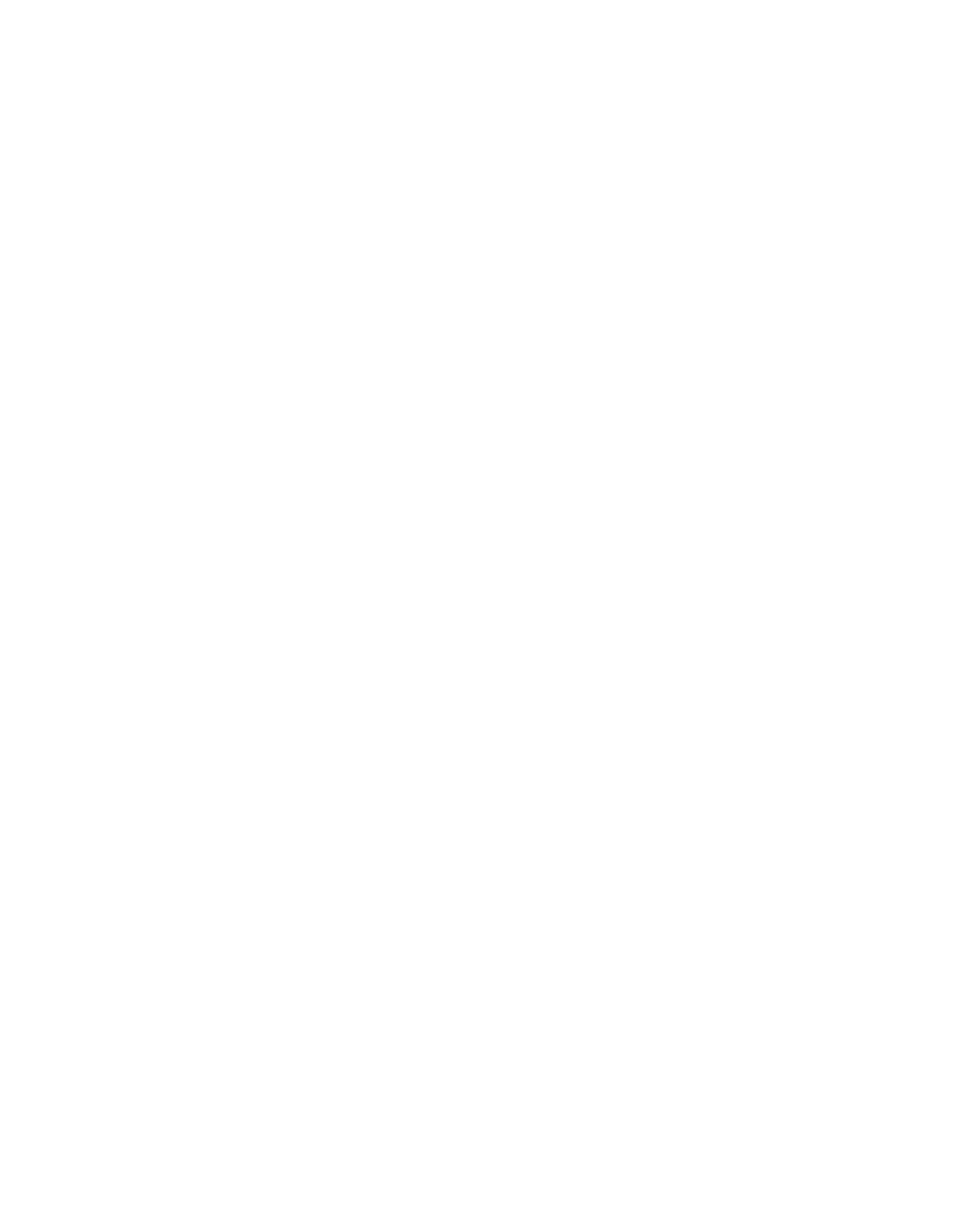#### **Appendix I: FHWA/FTA Final Rule: "Statewide and Nonmetropolitan Transportation Planning; Metropolitan Transportation Planning" Compliance Amendments to the Winston-Salem Urban Area Metropolitan Planning Organization 2040 Metropolitan Transportation Plan**

#### **Introduction:**

On May 27, 2016 the Federal Highway Administration and Federal Transit Administration jointly issued a final rule entitled, "Statewide and Nonmetropolitan Transportation Planning; Metropolitan Transportation Planning". The purpose of this joint rule is to update, among others, how Metropolitan Transportation Plans are developed. The changes reflected in the rule stem from the passage of the Moving Ahead for Progress in the 21<sup>st</sup> Century Act (MAP-21) and the Fixing America's Surface Transportation (FAST) Act. The following appendix items reflect the needed amendments for the Winston-Salem Urban Area Metropolitan Planning Organization (WSMPO) 2040 Metropolitan Transportation Plan (MTP) to stay compliant with federal regulation.

#### **FAST Act WSMPO MTP Amendment Item #1: 23 CFR 450.306(b)(9)(10)**

(9) The WSMPO transportation system includes approximately 41.5 square miles of impervious surface or 7.2% of all area within the Metropolitan Planning Organization boundary. The intensity and frequency of heavy rain events has increased and is projected to continue to increase into the foreseeable future. Stormwater runoff from the transportation system, especially during heavy rain events, can carry a variety of debris and pollutants, damaging both our riparian buffers and water quality in the ground water. Therefore, as part of continually increasing the transportation system's resiliency and reliability, it is important for the WSMPO to consider the adverse effects of stormwater runoff when prioritizing projects. As part of that effort, WSMPO staff coordinate with staff from other city departments and pertinent jurisdictional offices including the City of Winston‐ Salem Department of Stormwater and Erosion Control and the Piedmont Triad Regional Council's (PTRC) Department of Regional Planning's Division of Water Resources.

Through this coordination process staff collects and analysis the necessary information that leads to mitigation practices and recommendations. These mitigation practices will be implemented by considering both traditional and green infrastructure projects functioning to mitigate runoff and increase stormwater retention and groundwater recharge. In the event of an extreme weather event, the WSMPO staff coordinate with agencies handling emergency response, like Winston‐ Salem Emergency Management, the Addressing Technical Committee (ATC), and the Forsyth County Office of Environmental Assistance and Protection (FCOEAP). More information on environmental impact mitigation can be found in Section 7.2.2 of the 2040 Metropolitan Transportation Plan.

(10) Travel and tourism is one of the WSMPO major economic drivers. Both domestic and international visitors flock to Winston‐Salem to enjoy amongst other amenities, our incredible historic resources like Old Salem and Bethabara Park, our established art community, and our strategic location adjacent to the Yadkin River Valley and the foothills of the Appalachian Mountains. WSMPO staff works across city departments using the site plan review process to determine how economic development projects interact with the transportation network. Departments like City‐County Planning and Development and the Piedmont Authority for Regional Transportation give their perspective and expertise in working with important community stakeholders including but not limited to the Downtown Winston‐Salem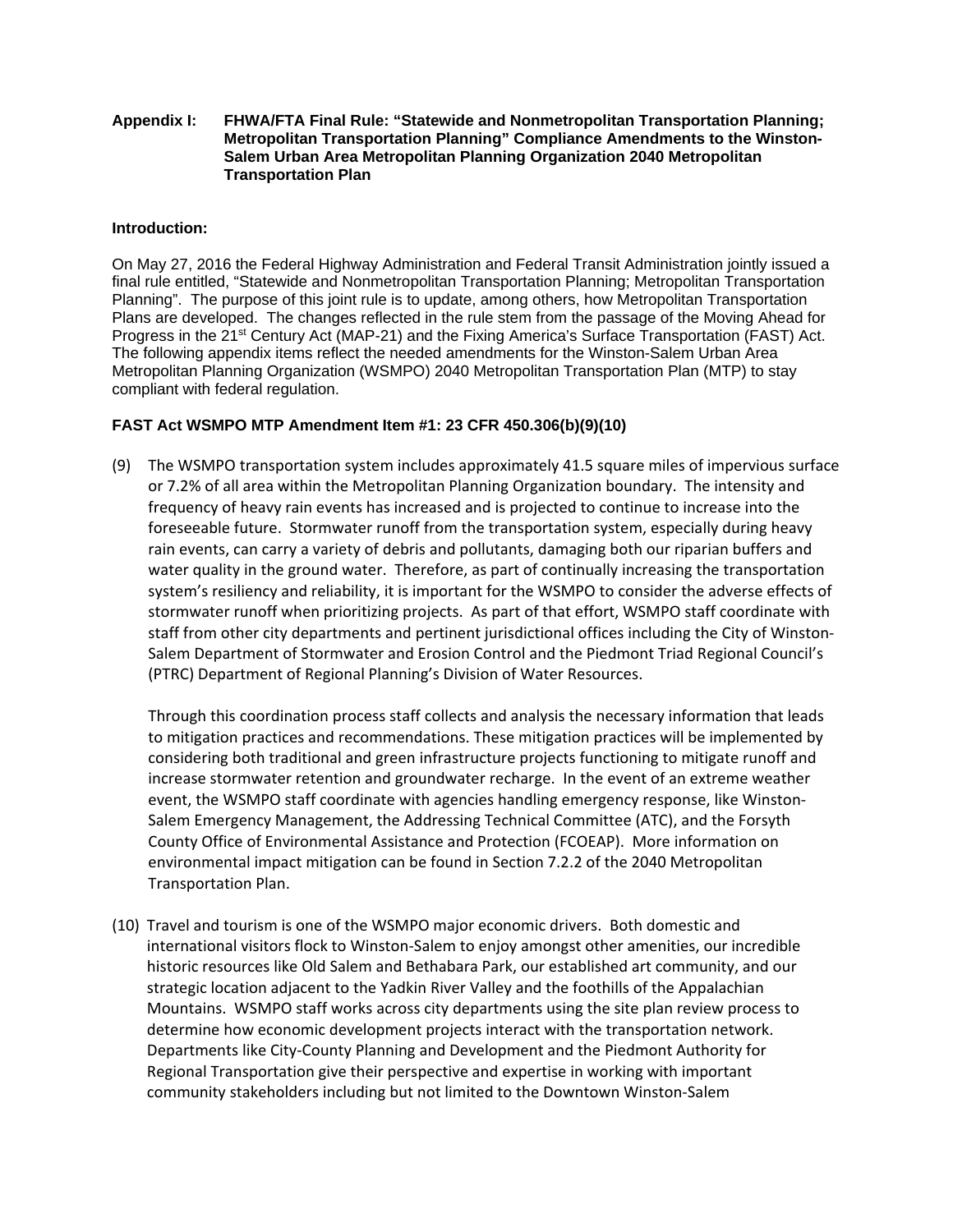Partnership, the Goler Community Development Corporation, the Creative Corridors Coalition, and the National Cycling Center. All of this work is completed to ensure that the time our visitors spend traveling near and around our MPO is as enjoyable as their time partaking in our many amenities.

### **FAST Act WSMPO MTP Amendment Item #2: 23 CFR 450.306(d)(3)**

The driving force behind the new planning rule is a focus on a data driven approach to transportation planning. As such, federal regulations require state departments of transportation and metropolitan planning organizations (MPO) to set annual performance measures and targets in vehicle and non‐ motorized safety, the condition of pavement and bridges, system performance, congestion mitigation and air quality (CMAQ), and national freight movement.

On August 31, 2017 in line with the federal requirements, the North Carolina Department of Transportation (NCDOT) adopted its safety performance measures and targets. The measures are based upon the federal regulations found in 23 CFR 490.207. NCDOT will set measures and targets for the conditions of bridges and pavement, CMAQ, and freight movement by May 2018. Federal policy mandates that the MPO either adopt the state's measures and targets or create its own by 180 days following the state's adoption of policy.

On February 15, 2018 the Winston Salem Urban Area Metropolitan Planning Organization (WSMPO) adopted the state's safety performance measures and targets for 2018. These measures and targets, which can be found in Table 1.

| <b>PERFORMANCE SAFETY</b><br><b>MEASURES</b>                                              | 2018 NCDOT<br><b>SAFETY</b><br><b>TARGETS</b> | <b>WSMPO</b><br>$2012 - 2016$<br><b>AVG</b> | <b>WSMPO</b><br>2014-2018<br>AVG<br><b>TARGETS</b> |
|-------------------------------------------------------------------------------------------|-----------------------------------------------|---------------------------------------------|----------------------------------------------------|
| <b>TOTAL NUMBER OF AUTO</b><br><b>FATALITIES</b>                                          | <b>REDUCTION OF</b><br><b>5.1% PER YEAR</b>   | 41.6                                        | 36.9                                               |
| <b>RATE OF AUTO FATALITIES</b><br>(PER 100 MILLION VMT)                                   | <b>REDUCTION OF</b><br><b>4.75% PER YEAR</b>  | 0.857                                       | 0.764                                              |
| <b>TOTAL NUMBER OF AUTO</b><br><b>SERIOUS INJURIES</b>                                    | <b>REDUCTION OF</b><br><b>5.1% PER YEAR</b>   | 88.0                                        | 77.7                                               |
| <b>RATE OF AUTO SERIOUS</b><br><b>INJURIES (PER 100 MILLION</b><br>VMT)                   | <b>REDUCTION OF</b><br><b>4.75% PER YEAR</b>  | 1.815                                       | 1.610                                              |
| <b>TOTAL NUMBER OF NON-</b><br><b>MOTORIZED FATALITIES AND</b><br><b>SERIOUS INJURIES</b> | <b>REDUCTION OF</b><br>5.3% PER YEAR          | 13.4                                        | 12.1                                               |

*Table 1: 2018 Safety Performance Measures and Targets*

Future performance measures and targets which support greater state efforts will be implemented appropriately within the WSMPO's MTP. These performance measures will include but are not limited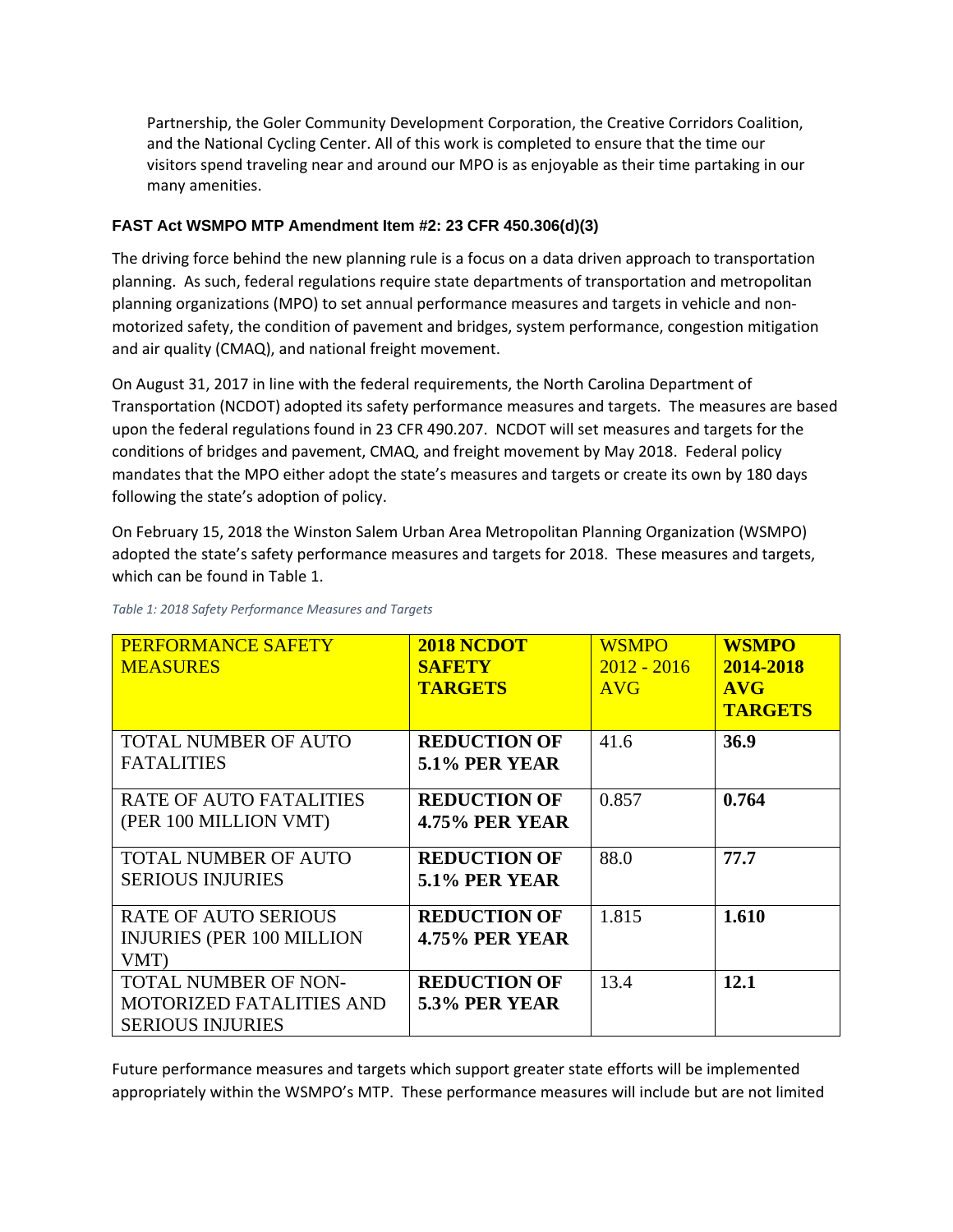to: pavement condition; bridge condition; system performance; congestion management and air quality performance; and freight movement performance.

### **FAST Act WSMPO MTP Amendment Item #3: 23 CFR 450.314(h)**

WSMPO staff is supporting our local transit providers in the development of performance measures and targets that focus on improving quality of transit service and decreasing the overall transportation system's environmental impact. These three primary transit partners are: the Winston‐Salem Transit Authority (WSTA) and their FTA subrecipients; the Piedmont Authority for Regional Transportation (PART); and Davidson County Transportation. To receive funding from the Federal Transit Administration (FTA), the above transit providers must operate and report according to the regulations and performance measures required in U.S. Code Title 49 Sections 5307<sup>1</sup> and 5339<sup>2</sup>. These performance measures, in addition to those applicable within Title 23 of the Code of Federal Regulations Section 450.306(d)(4) will be become the basis for the WSMPO transit performance measures and targets upon receiving federal guidance on FTA's Transit Asset Management/State of Good Repair (TAM/SGR).

As opposed to adopting one set of MPO‐wide performance targets, the WSMPO will adopt three separate sets of targets; one for each FTA funded transit provider in our transportation management area. WSTA and PART will adopt their own targets based on FTA measures, while Davidson County Transportation will adopt the targets coordinated by the North Carolina Department of Transportation (NCDOT) Transit Asset Management (TAM) Plan. In addition to assisting in the NTD reporting of these sets of targets, much of WSMPO staff support will include updating the WSMPO Public Transportation-Human Services Coordination Plan and providing continual planning expertise primarily through the MPOs transit planning liaison position. More information on the MPO's connection to transit can be found in Section 4.1 of the 2040 Metropolitan Transportation Plan.

## **FAST Act WSMPO MTP Amendment Item #4: 23 CFR 450.316(a)**

Community participation is the cornerstone of the WSMPO transportation planning process, which is reflected in the MPO's Public Participation Policy (P3). Through this engagement process, we work with the region's transit providers to ensure that their customers have the opportunity to take an active role in transportation planning. Programs applicable to transit include but are not limited to: private providers of intercity bus programs and employer based commuting programs, i.e. vanpool programs, transit benefit programs, parking cash‐out programs, and shuttle or telework programs. WSUSMPO staff work with the Winston‐Salem Transit Authority (WSTA), Davidson County Transportation, and the Piedmont Authority for Regional Transportation's (PART) PARTnership Program to ensure that our multimodal community is actively engaged in our process. Additional information on the Public Participation Policy can be found in Section 7.1.6 of the 2040 Metropolitan Transportation Plan.

### **FAST Act WSMPO MTP Amendment Item #5: 23 CFR 450.316(b)**

<sup>1</sup> Urbanized area formula grants

<sup>2</sup> Grants for buses and bus facilities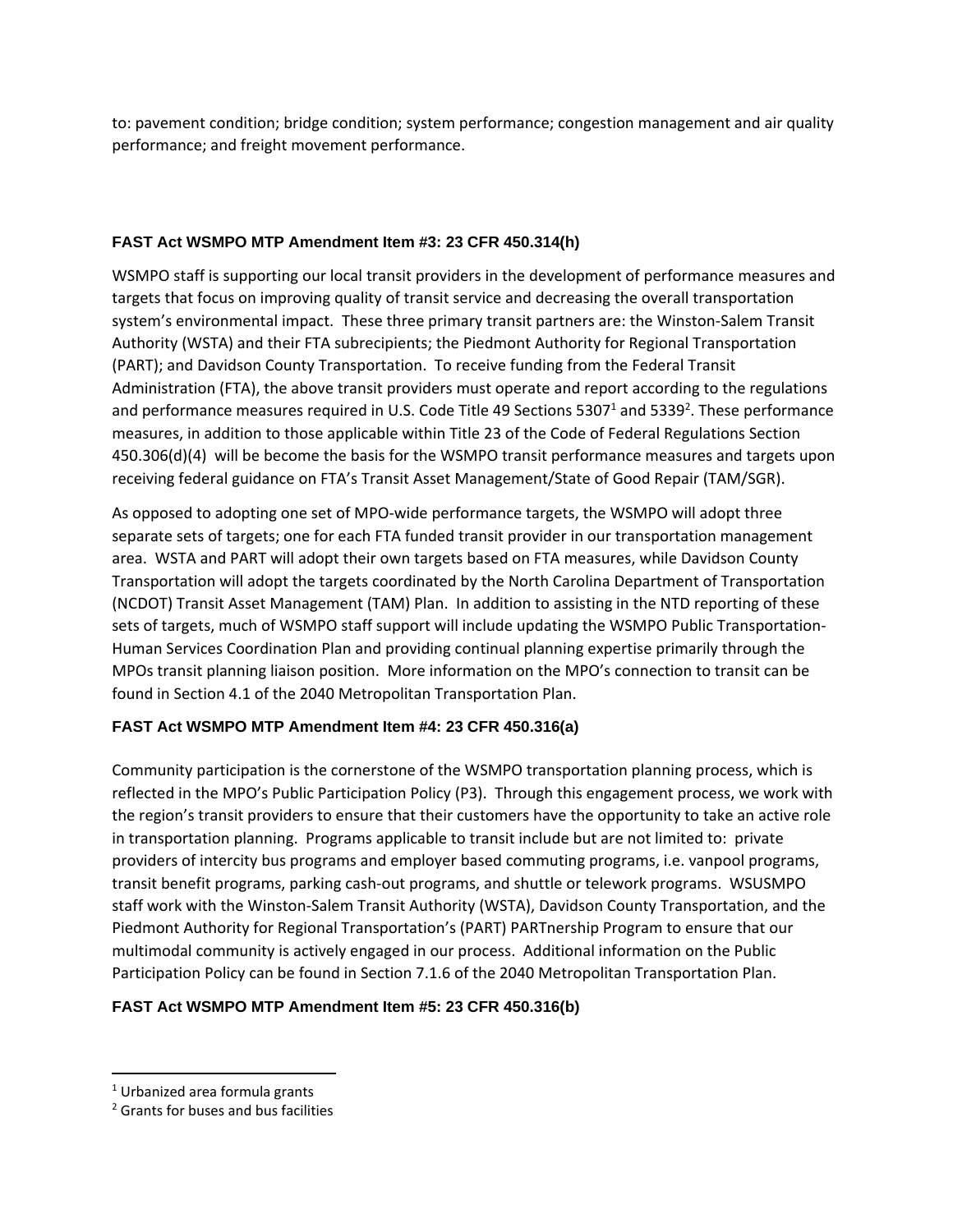As part of understanding how and why people travel to and through our region, WSMPO staff works closely with multiple city and regional departments like City‐County Planning and Development Services department, whom provide their perspective and expertise in working with important community stakeholders including but not limited to the Downtown Winston‐Salem Partnership, the Goler Community Development Corporation, the Creative Corridors Coalition, and the National Cycling Center. We also partner with groups like the Piedmont Authority for Regional Transportation whose expertise lay in producing and managing the Piedmont Triad Regional Model (PTRM).

In planning for natural disaster risk reduction, WSMPO staff coordinate with the City of Winston‐Salem and Forsyth County Office of Emergency Management and the City of Winston‐Salem Public Safety Committee. In September of 2010, the City of Winston‐Salem adopted the Forsyth County Multi‐ Jurisdictional Hazard Mitigation Plan. This plan works to mitigate community exposure to natural disasters while emphasizing the need for a resilient transportation system in times of emergency. This resiliency is paramount to providing access to first responders and the eventual restoration of services to the greater community. In the event of a natural disaster members of the WSMPO staff are trained to staff the Emergency Operations Center, where they work directly with other city and county staff to ensure public safety.

### **FAST Act WSMPO MTP Amendment Item #6: 23 CFR 450.318(e)**

Not Applicable

#### **FAST Act WSMPO MTP Amendment Item #7: 23 CFR 450.322**

The current Congestion Management Plan is scheduled to be updated along with the Metropolitan and Comprehensive Transportation Plans and will thus consider the employer‐based travel demand reduction strategies described in amendment item number four.

### **FAST Act WSMPO MTP Amendment Item #8: 23 CFR 450.324(f)(2)**

Intercity connectivity is crucial for continued economic development, and is featured specifically in Section 4.2.3 of the 2040 Metropolitan Transportation Plan. Currently Greyhound Lines, Inc. is the only formal intercity transportation provider in Winston‐Salem. Regionally, the Piedmont Authority for Regional Transportation (PART) connects our community across the country via Amtrak, Megabus, and regional airports through its varied shuttle, connector, and fixed route services. In addition, both Davidson County Transportation and the Yadkin Valley Economic Development District, Inc. (YVEDDI) play a crucial role in connecting our rural communities to the Winston‐Salem urban area.

### **FAST Act WSMPO MTP Amendment Item #9: 23 CFR 450.324(f)(3)(4)**

The combined federal directives resulting from MAP‐21 and FAST Act require both state and regional transportation planning agencies to publish a series of performance measures and targets. These performance measures and targets fall under the categories of: safety (PM1); pavement and bridge condition (PM2); system performance, freight performance, and CMAQ performance (PM3); and transit assets. The WSMPO Metropolitan Transportation Plan (MTP) references this subject matter in Section 1.4: Transportation Vision and Objectives, Policies, and Action Agenda. In practice WSMPO staff tracks these measures through regular updates of the Congestion Mitigation Plan and the point allocation system in the state's strategic prioritization process known as SPOT.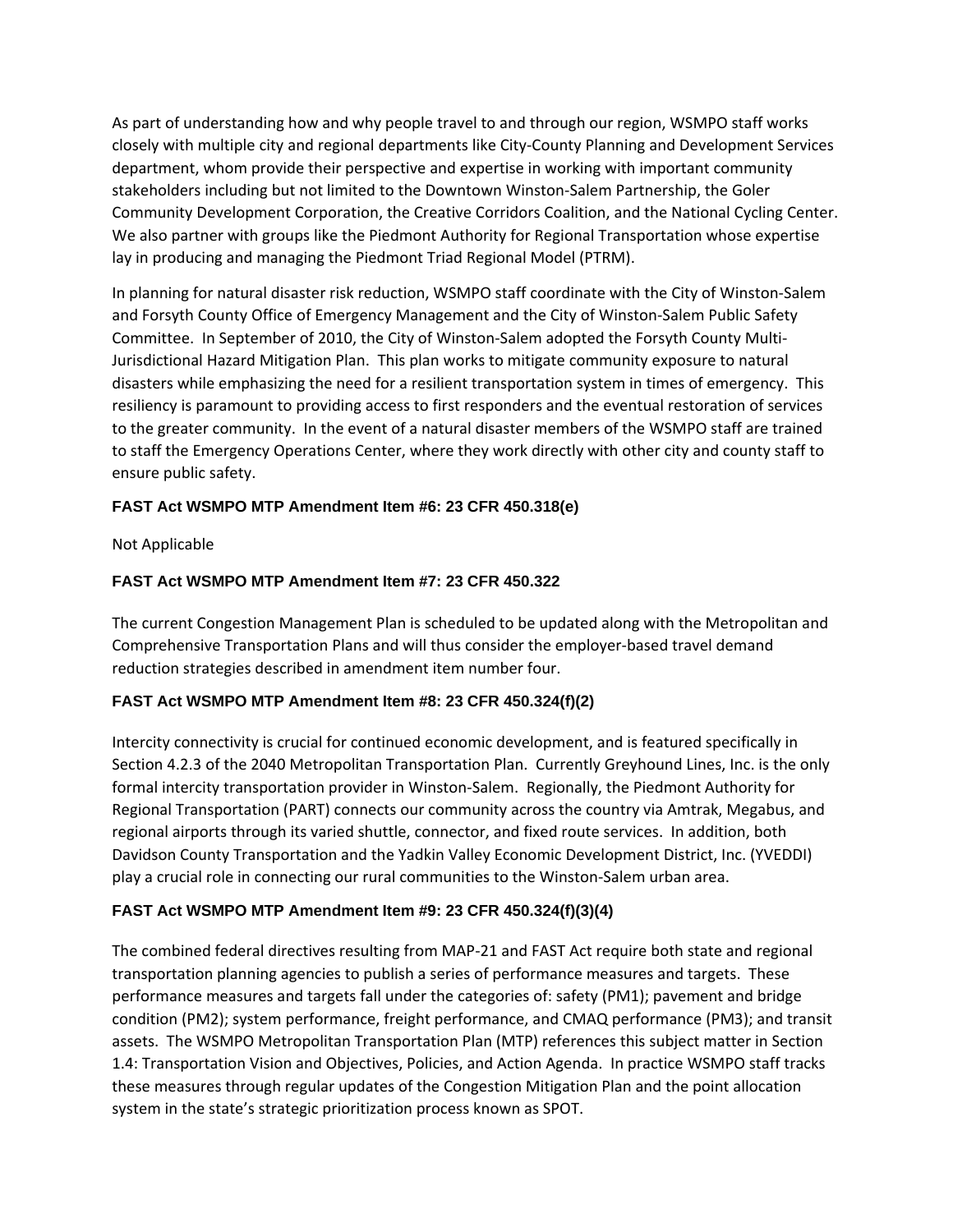As described in Item 2, the WSMPO has already adopted the NCDOT Safety Performance Measures and Targets. At the invitation of NCDOT, WSMPO staff have been attending working group meetings as part of the state's input process in determining specific measures and targets for PM2 and PM3. WSMPO staff plans to adopt those measures and targets at the appropriate time.

#### **FAST Act WSMPO MTP Amendment Item #10: 23 CFR 450.324(f)(4)(ii)**

The Piedmont Authority for Regional Transportation (PART) manages the Piedmont Triad Regional Model (PTRM). The scenario planning application, CommunityViz® is attached to the PTRM and allows WSMPO staff to create projection based transportation planning reports.

#### **FAST Act WSMPO MTP Amendment Item #11: 23 CFR 450.326(d)**

Transportation Improvement Program (TIP) process and funding will be used to fund projects that contribute to fulfilling the recently adopted safety performance measures and targets and the to-beadopted performance measures and target for bridges, pavement, system performance, CMAQ, and freight movement herein.